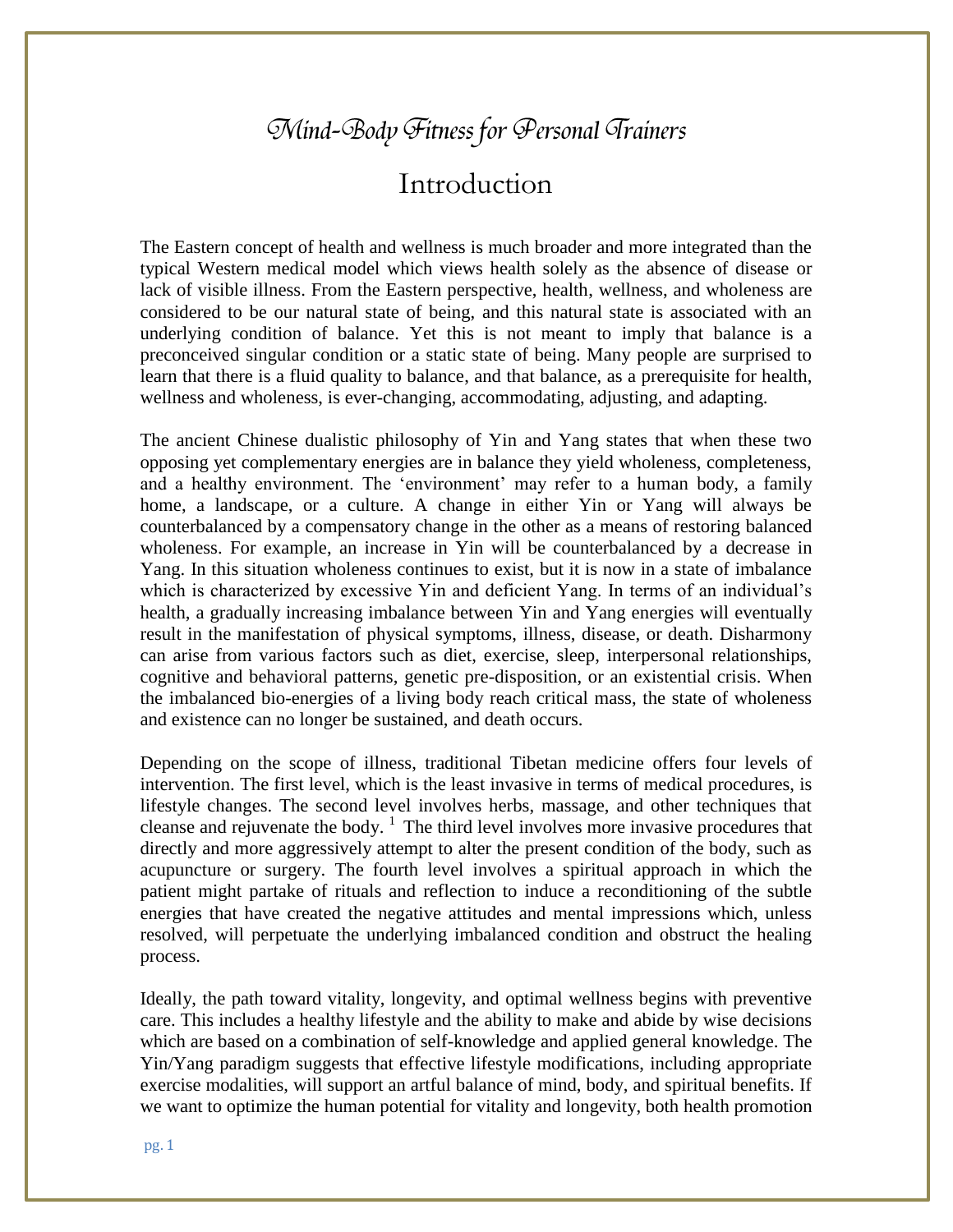and personal growth must become priorities that persist over the course of a lifetime. To this end, the wellness quest, or wellness expedition, must become a lifelong endeavor that is undertaken to achieve a definite objective. A quest or expedition is a purposeful adventure, and in this case it is a wellness-seeking adventure in embodiment that begins with fundamental lessons in somatic education as a means of acquiring in depth knowledge of the Self.

The concept of energy-based techniques originated from the Eastern cultures' holistic approach to wellness. Energy exercises could be defined as interventions that work by eliminating obstructions in the bio-energy flow and by increasing the amount of energy that the body can handle in terms of accommodation and assimilation. Energy exercises work by gently attuning the nuances of alignment and functional movement, creating an environment that is conducive for bio-energy re-vitalization. Bio-energy moves throughout the body via pathways or channels called meridians. These channels are less materialized than the system of blood vessels which circulates blood through the body, but this does not make them any less valuable to the integrity, vitality, and general welfare of the human body. The meridians are a system in which Chi (also known as Qi or Prana), the energy which creates and sustains an individual's life force, travels and operates.

Daoism, an indigenous religious-philosophical Chinese tradition that has existed for more than 2,000 years, describes three levels of intervention that pertain to Chi/Qi management. All three levels of intervention are ways of improving health by increasing energy. The difference lies in the extent of the intervention and specific modifications based on the penultimate goal. The three levels, named for their specific goals, are healing, longevity, and immortality. Healing refers to the replenishing of Qi for the purpose of restoring health using medical interventions such as drugs, herbs, acupuncture, energy exercises, and rest. Longevity refers to health enhancement or *anti-aging*  practices. Longevity is accomplished through lifestyle changes that include improvements in diet, breathing, massage, energy exercises, and meditation.<sup>2</sup> Practices that promote Immortality, which refers to bypassing death and attaining magical powers, are beyond the scope of this text. The 'take away' point is that energy exercises can help to restore, rejuvenate, and optimize health and fitness far beyond what is considered ordinary or average. Energy exercises are a viable form of somatic-based intervention that can help you recover from illness, rebuild energy stores, and perhaps even maintain vitality and ingenuity throughout your golden years.

Incorporating one or more energy exercises into your daily routine is really no different than any other health, fitness, or grooming habit that you have already established. The determining factor for optimal results is regularity. You have to make an energy exercise a part of your daily routine so that it becomes a health-inducing habit. How often do you brush your teeth, take a shower, and swallow vitamins? Aren't these daily activities? Aren't these activities important for your continued well-being? Granted, there is one difference between your standard daily grooming habits and energy exercises. That difference has to do with how soon you get positive feedback and desirable results. If you brush your teeth you get immediate feedback which reinforces the importance of this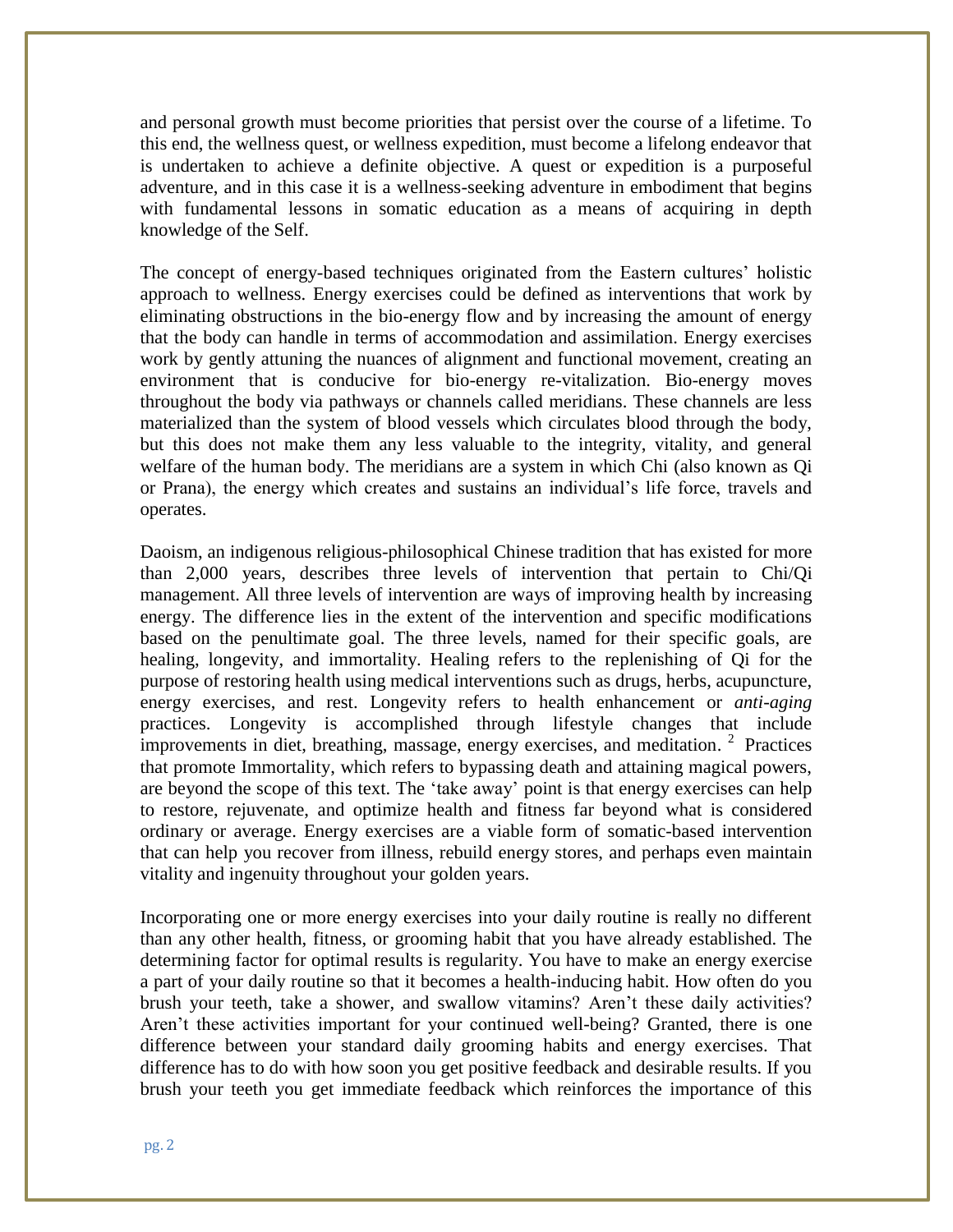behavior. As soon as you rinse the toothpaste out of your mouth, your teeth are shiny and clean, and your breath smells fresh. But in the case of energy exercises, the benefits are not necessarily immediate or obvious.

Generally it takes time for energy exercises, just like good nutritional habits, to elicit the outward (physical) signs of better health. But this does not mean that internal changes in the energy body that cannot be readily seen, sensed, or palpated have not already begun from day one. Another reason you might not notice any remarkable positive change is largely because your sensory awareness is working at a subpar level. This is an overlooked but all too common ailment caused by the predicament of our hectic, contemporary lifestyles. Every day we are bombarded by so much information, choices, activities, data, and devices that we unconsciously begin to tune out much of our external and internal environmental stimuli as a means of coping so that we are not overwhelmed by sensory overload. The trade-off is a dulled sensitivity, an obtuseness or disconnection to our own feelings, desires, tastes, and other signals that are sent by the body to indicate needs, desires, emotions, intuitive ways of knowing, illness, or imbalance.

Another common plague that deadens the life force within us is known as sensori-motor amnesia. SMA is a learned response to a childhood wound or highly traumatic event. SMA occurs when an eventful memory, including its associated emotional state and imprinted body position, are quarantined into the subconscious mind. At the time of the incident, coping and surviving required a self-constructed containment strategy that would make the disturbing memory inaccessible (completely forgotten, as if it never happened). In an extremely traumatic episode it is often preferable to cut off an unbearable or unacceptable emotion (such as fearing or not trusting your primary caregiver), even if this means rejecting any recollection of the event itself, including all relevant sensory impressions. The problem is that a case of sensory motor amnesia which was originally acquired many years or decades ago spills over into present day life. For example, if you learned as a child that withholding love and affection kept potential predators at a distance, thereby promoting your safety and survival, on some level your conditioned tendency to withhold love and affection will persist today. Though the reason for a crisis-related survival response might no longer exist, the suppressed childhood memory of it persists. Even if as an adult you truly want to feel love and affection for another person, your body will stifle that urge. Many people are in need of healing some type of sensory-motor amnesia.

If wellness, longevity, and vitality are important to you, you must begin, as soon as possible and in every possible way, to repeal the damage down by soured somatic awareness that is and/or was insufficient, unreliable, artificially contained, or had been neglected. If you want to achieve excellent or optimal results, you have to be all in. On a daily basis, you must incorporate dietary habits and exercise programs that promote good health and create a balanced condition, and you must also eliminate dietary habits and exercise programs that diminish good health and create an imbalanced condition.

The most common imbalance in western society is excessive Yang and deficient Yin, and this particular imbalance is perpetuated by the type of exercise we do and the type of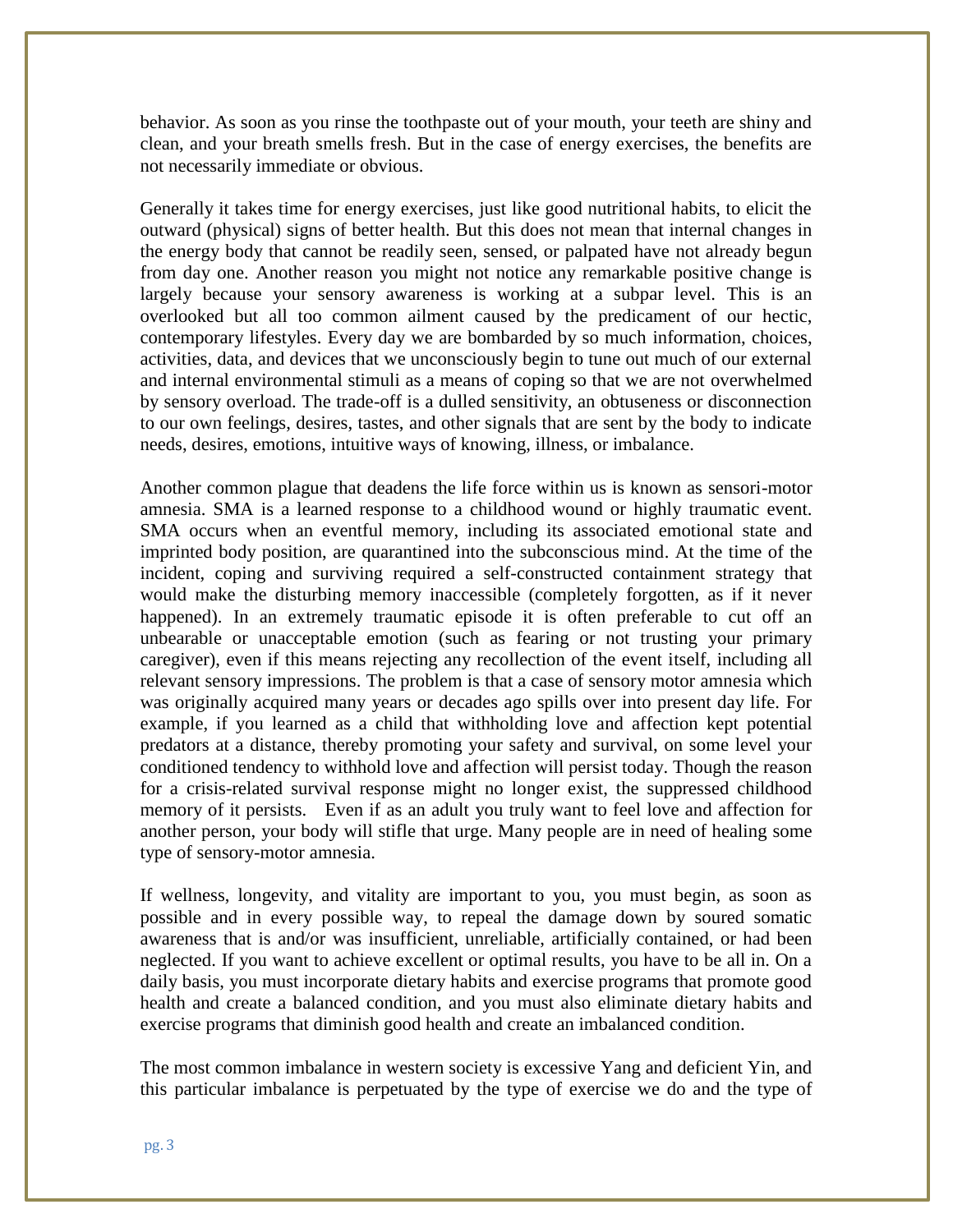foods we eat. The modern lifestyle supports the Yin-deficient status, as evident by the plethora of anxious people who lack stability and are in serious need of nurturing and replenishment. A characteristic Yin-deficient symptom is an abundance of energy that is purely superficial and artificially manufactured to create the appearance of someone who is upbeat, able, happy, and healthy. The Yin-deficient person will tend to eat snacks and sip soft drinks or other beverages during the day, and his relationships will typically be filled with irritations and/or minor skirmishes.<sup>3</sup> Degenerative diseases, diabetes, hypoglycemia, tuberculosis, and broad spectrum stress-related illness are indicative of Yin-deficiency.

To restore balance in our bodies and in our lives, most of us must work on increasing the Yin energies, which in turn will tend to decrease the Yang energies. To this end, we recommend a pro-active approach to wellness, working at the intervention level of lifestyle management, through the application of mind-body fitness techniques. In this text you will study mind-body fitness techniques that restore and rebuild Yin energies to create balance and wellness.

The techniques and exercises presented in this text promote nourishment and stability through the embodied exploration of slowness, stillness, calmness, quietness, relaxation, sensory awareness, mindfulness, and self-reflection as the means whereby we learn about the inner workings and relationship between our bodies, minds, and selves, and how all aspects of the essential Self can be successfully integrated and optimized. These techniques and exercises were carefully and purposefully selected for their practicality to be used by certified fitness professionals as instructional methods for their clients. For the most part, these techniques and exercises are simple, straightforward, and will yield promising results. These features are important because they provide positive reinforcement which fuels the desire to keep practicing regularly. Belief in the power of Mind-body fitness contains an element of faith, to be sure, yet these body-based techniques are in no way esoteric or magical, nor are they affiliated with any type of religious doctrine. The benefits and positive results of mind-body fitness and energy exercises are earned, not given. The law of karma says that people eventually get what they deserve, and mind-body fitness is no different. The rewards you reap will be dependent upon the purity and sincerity of your approach and the regularity of your practice. There's no short cut when it comes to evolving your understanding of embodiment and achieving your human potential.

Fitness professionals are familiar and comfortable with activities that involve movement and techniques that train and tone the body. For this reason, some trainers might find it difficult to accept the realm of energy exercises which feature stillness, gentleness, and conserving or replenishing energy instead of using it up. But it is time for forwardthinking fitness professionals to consider the bigger picture which includes what you want to accomplish and contribute during the longer and broader timeframe of a lifetime. It's time for those same fitness professionals to become leaders and role models by demonstrating the comprehensive wellness benefits that accompany a disciplined lifestyle. A major tenant of somatic education, mind-body coaching, and holistic self-help treatment modalities is experiencing and practicing for ourselves what we wish to share